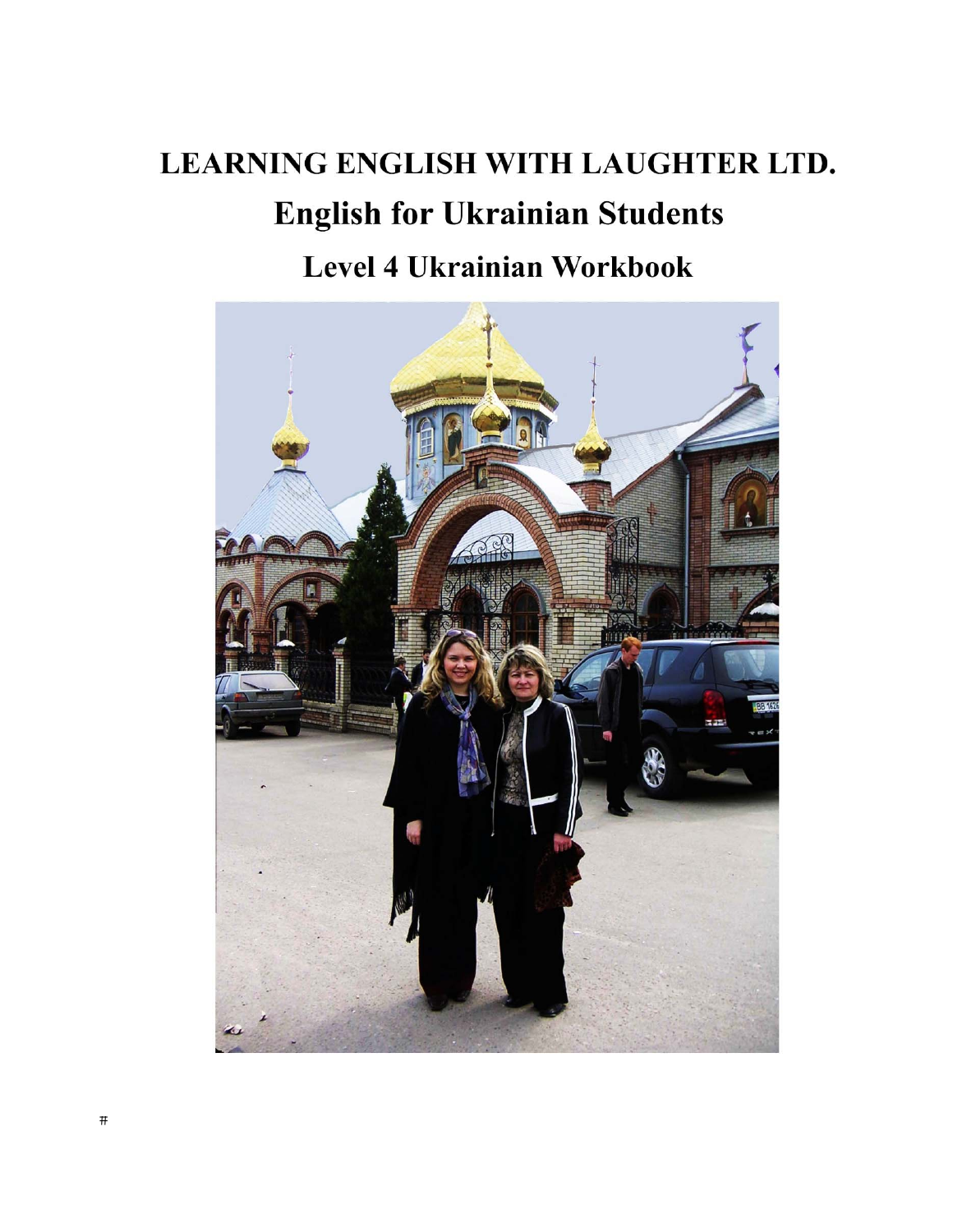# Learning English with Laughter Ltd. © Copyright 2022 by George and Daisy Stocker.

### ALL RIGHTS RESERVED. ВСІ ПРАВА ЗАХИЩЕНІ.

Printing and or photocopying for sale is prohibited. Друк та/або ксерокопіювання для продажу заборонені.

Print or photocopy as many copies as you need. Роздрукуйте або скопіюйте стільки копій, скільки вам потрібно.

Contact us at: **info@eslcurriculum.com** if you need help. Зв'яжіться з нами за адресою: info@eslcurriculum.com, якщо вам потрібна допомога.

Learning English with Laughter makes every attempt to present the English language in a form appropriate to the linguistic changes occurring in English around the world. Learning English with Laughter makes no representation or warranty, either expressed or implied as to the accuracy, timeliness, or completeness of the content contained in this book. Learning English with Laughter makes no representation or warranties of any kind, expressed or implied, about the completeness, accuracy, reliability, suitability or availability with respect to the information contained in this document for any purpose. Any reliance you place on such information is therefore strictly at your own risk.

The authors shall not be liable for any loss incurred as a consequence of the use and application, directly or indirectly, of any information presented in this work. Sold with the understanding, the authors are not engaged in rendering professional services or advice. If advice or expert assistance is required, the services of a competent professional should be sought.

The company, product and service names used in this web site are for identification purposes only. All trademarks and registered trademarks are the property of their respective owners. Learning English with Laughter Ltd. is not affiliated with any educational institution.

> Published by: Learning English with Laughter Ltd. 10 – 1030 Hulford Street Victoria, B.C. Canada V8X 3B6 Visit us on the Web at  **http://www.esl-curriculum.ca**

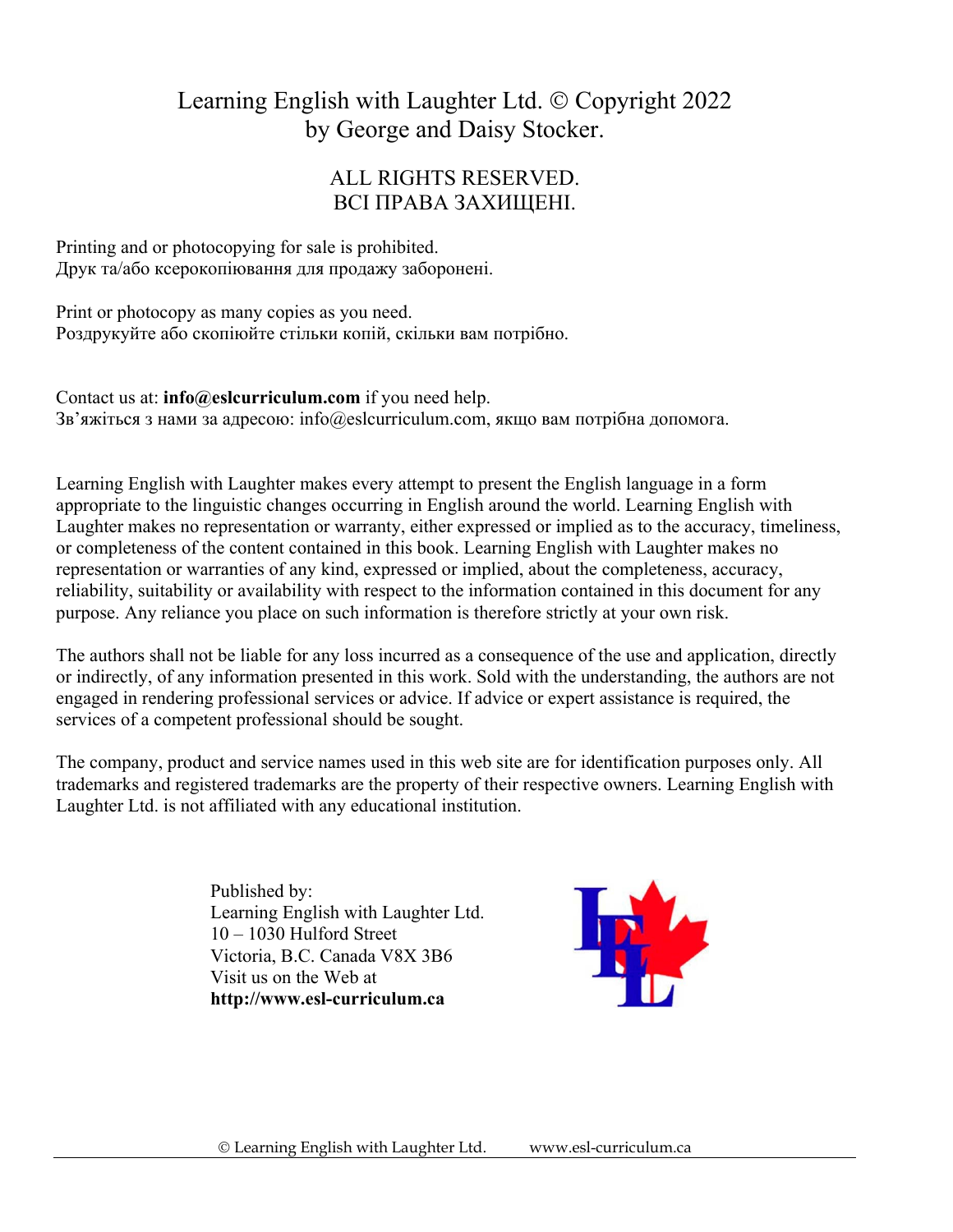## **STEP UP TO ENGLISH**

#### **LEVEL 4: STEP 1 - SLIDE 3 Дайте відповідь на всі запитання реченнями.**

**If you can't print the workbook, download it onto your device.**  Якщо ви не можете роздрукувати книгу,

завантажте її на свій пристрій.



# **STEP 1: SLIDE 4**

1. Are there seventeen happy faces?

1. How many matches are there?

2. How many watches are there?

3. How many pencils are there?

4. How many toys are there?

2. Does your book have eighteen pages? (yes)





## **STEP 1: SLIDE 5**

#### **How many do you have? 1 2 3 4 5 6 7 8 9 10 11 12 13 14 15 16 17 18 19 20?**

| dish       | ring   |       |
|------------|--------|-------|
| toy        | box    |       |
| match      | desk   |       |
| wallet     | face   |       |
| book       | pencil |       |
| dictionary | page   | - MM/ |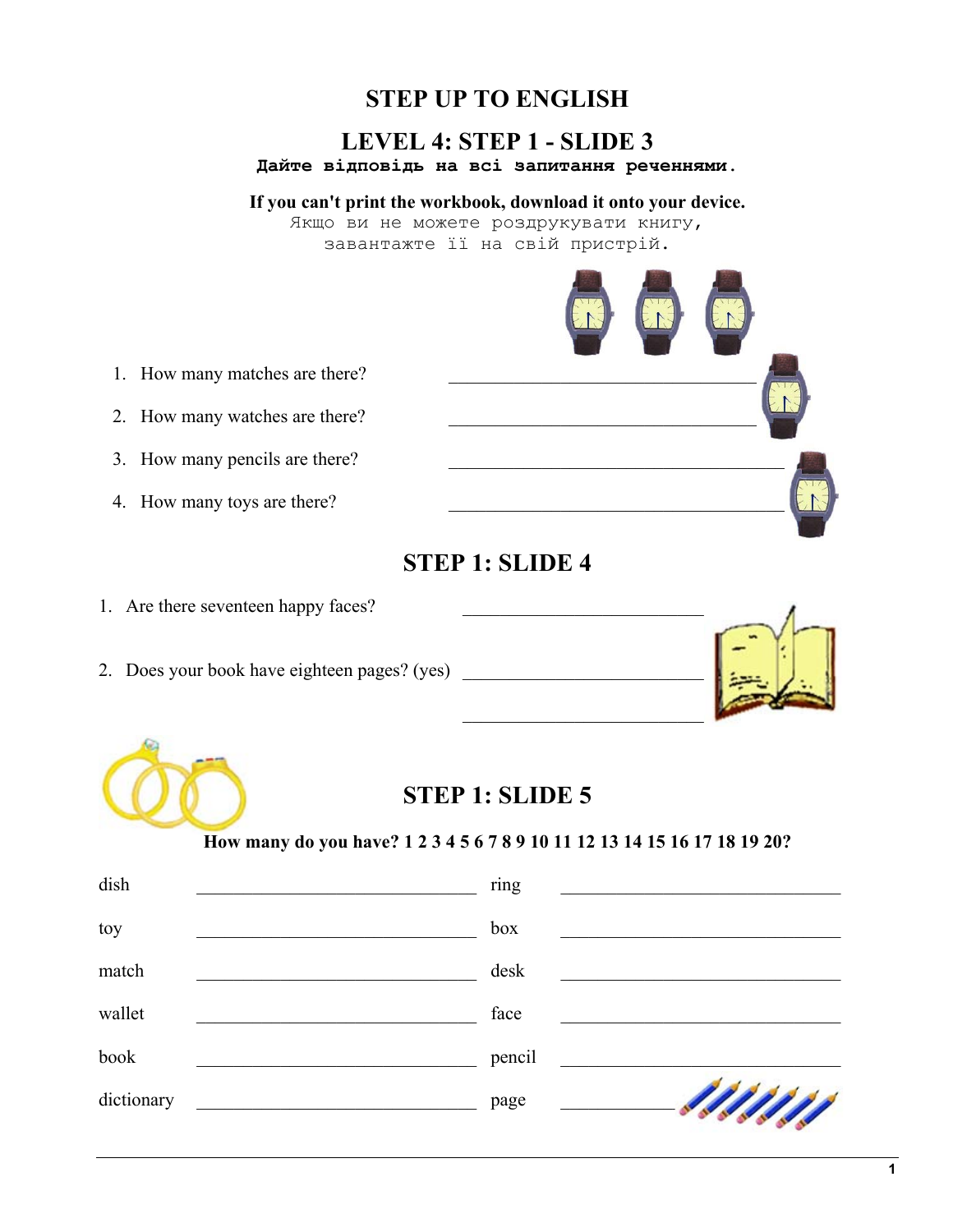# STEP 1: SLIDE 6

| bridge                        |                |                                                              | $face \_$                                       |
|-------------------------------|----------------|--------------------------------------------------------------|-------------------------------------------------|
| girl $\qquad \qquad$          |                | church wallet                                                | page                                            |
|                               |                |                                                              | $\frac{1}{2}$ toy                               |
| desk                          | pencil box box |                                                              | match                                           |
| dish                          |                | $dress$ $boy$                                                |                                                 |
|                               |                |                                                              |                                                 |
|                               |                | <b>STEP 1: SLIDE 7</b>                                       |                                                 |
|                               | $0 \t 10$ 20   |                                                              |                                                 |
|                               |                |                                                              | 25                                              |
| 26                            |                |                                                              | $\frac{27}{25}$ $\frac{28}{28}$ $\frac{29}{25}$ |
| $30 \underline{\hspace{1cm}}$ |                | $40 \underline{\hspace{1.5cm}50 \underline{\hspace{1.5cm}}}$ | $60 \underline{\hspace{1.5cm}}$                 |
|                               |                | $80 \qquad \qquad 90 \qquad \qquad$                          |                                                 |
|                               | 100            |                                                              |                                                 |
|                               | 1,000          |                                                              | CANADA                                          |
|                               | 1,000,000      |                                                              | 50                                              |
|                               |                |                                                              |                                                 |

# LEVEL 4: STEP 2 - SLIDE 1

#### **CONTRACTIONS OF AUXILIARY VERBS WITH "NOT"**

ПОДРАЖЕННЯ ДОПОМІЖНИХ ДІЄСЛІВ З «НЕ»

| is not   | are not  |  |
|----------|----------|--|
| do not   | does not |  |
| have not | has not  |  |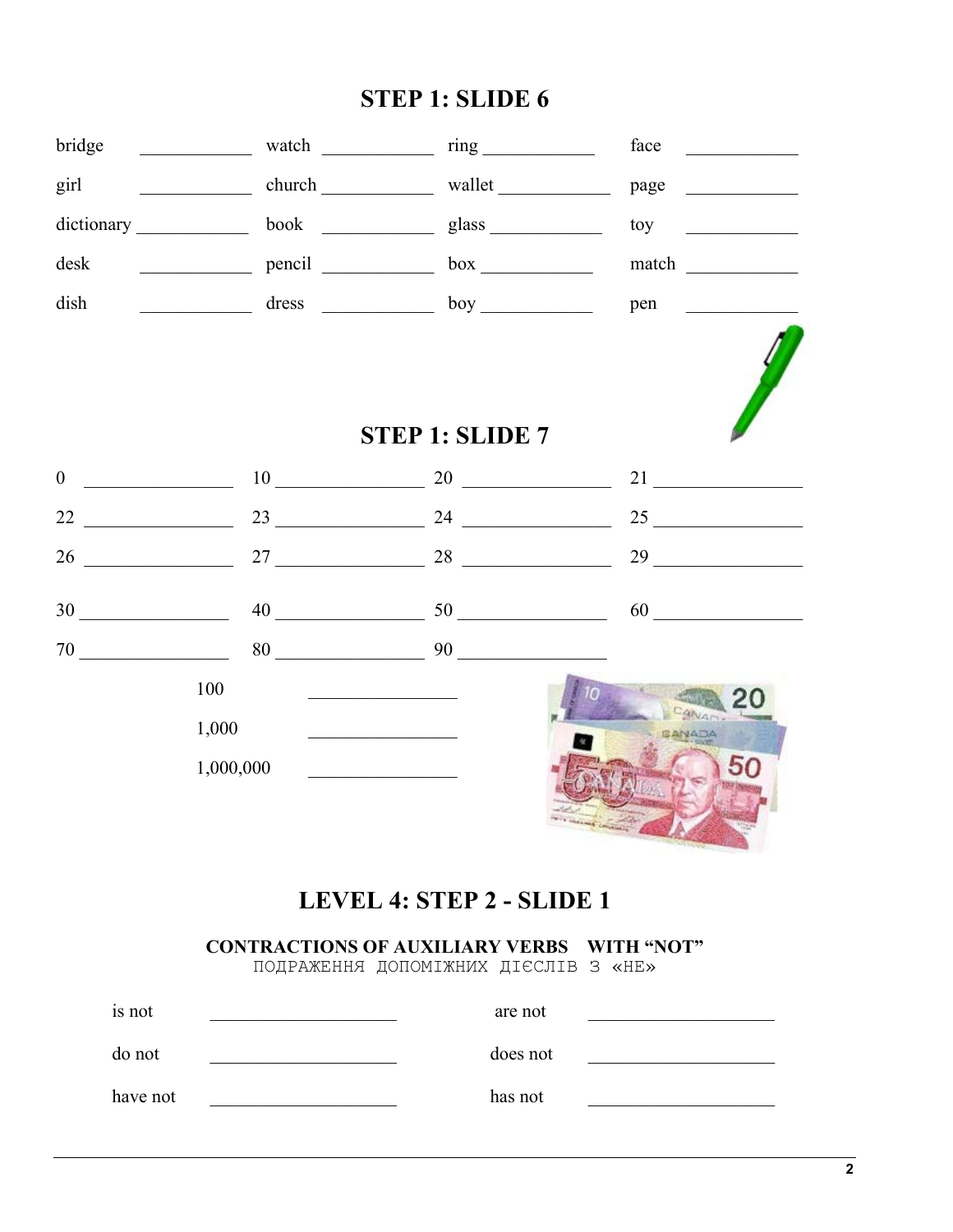### **STEP 2: SLIDE 2**

#### **USING THE NEGATIVE Not expresses a negative idea. Write the negative contraction.**

Не висловлює негативну думку. Запишіть негативне скорочення.

I do not go. He does not go.

He does not want to leave.

 $\mathcal{L}_\text{max} = \frac{1}{2} \sum_{i=1}^n \frac{1}{2} \sum_{i=1}^n \frac{1}{2} \sum_{i=1}^n \frac{1}{2} \sum_{i=1}^n \frac{1}{2} \sum_{i=1}^n \frac{1}{2} \sum_{i=1}^n \frac{1}{2} \sum_{i=1}^n \frac{1}{2} \sum_{i=1}^n \frac{1}{2} \sum_{i=1}^n \frac{1}{2} \sum_{i=1}^n \frac{1}{2} \sum_{i=1}^n \frac{1}{2} \sum_{i=1}^n \frac{1}{2} \sum_{i=1}^n$ 

### **STEP 2: SLIDE 3**

- 1. She doesn't sit down.
	- 2. She doesn't wear a ring.
	- 3. She has some paper in her hand.
	- 4. Yes, she talks to some students.

### **STEP 2: SLIDE 4 You write the questions.**

- 1. There is a book in her hands.
- 2. Her T-shirt is green.
- 3. Her hair is dark brown.
- 4. There are many pages in her book.

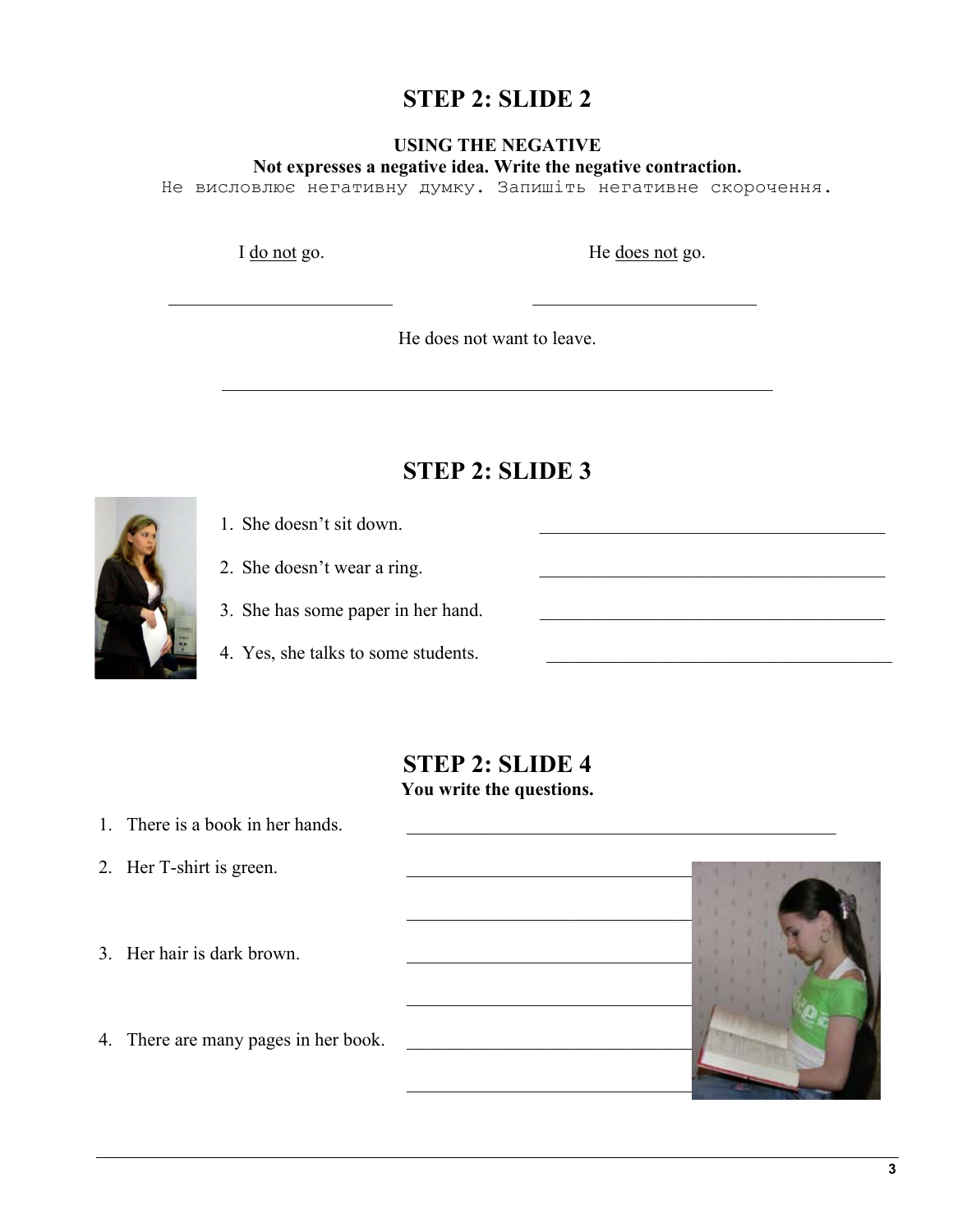### **STEP 2: SLIDE 5 Using some and any**

1. Are there some umbrellas?

2. Are there some boats?

3. Are there some people?

4. Do you see some birds?

#### **STEP 2: SLIDE 6 Answer in sentences**

| 1. Do you see some water?            |  |
|--------------------------------------|--|
| 2. Do you see some people?           |  |
| 3. Does the boy have some tea? (yes) |  |
| 4. Are there some cars on the road?  |  |
| 5. Do you see some mountains?        |  |
| 6. Are there some airplanes?         |  |

# **STEP 2: SLIDE 7**

|                                       | You write the questions. |
|---------------------------------------|--------------------------|
| 1. He is on a mountain.               |                          |
| 2. Her T-shirt is orange.             |                          |
| 3. She has a cat.                     |                          |
| 4. This is the Lotus Temple in India. |                          |
| 5. They are in a city in Ukraine.     |                          |
| 6. She doesn't have dark brown hair.  |                          |

**The Communication**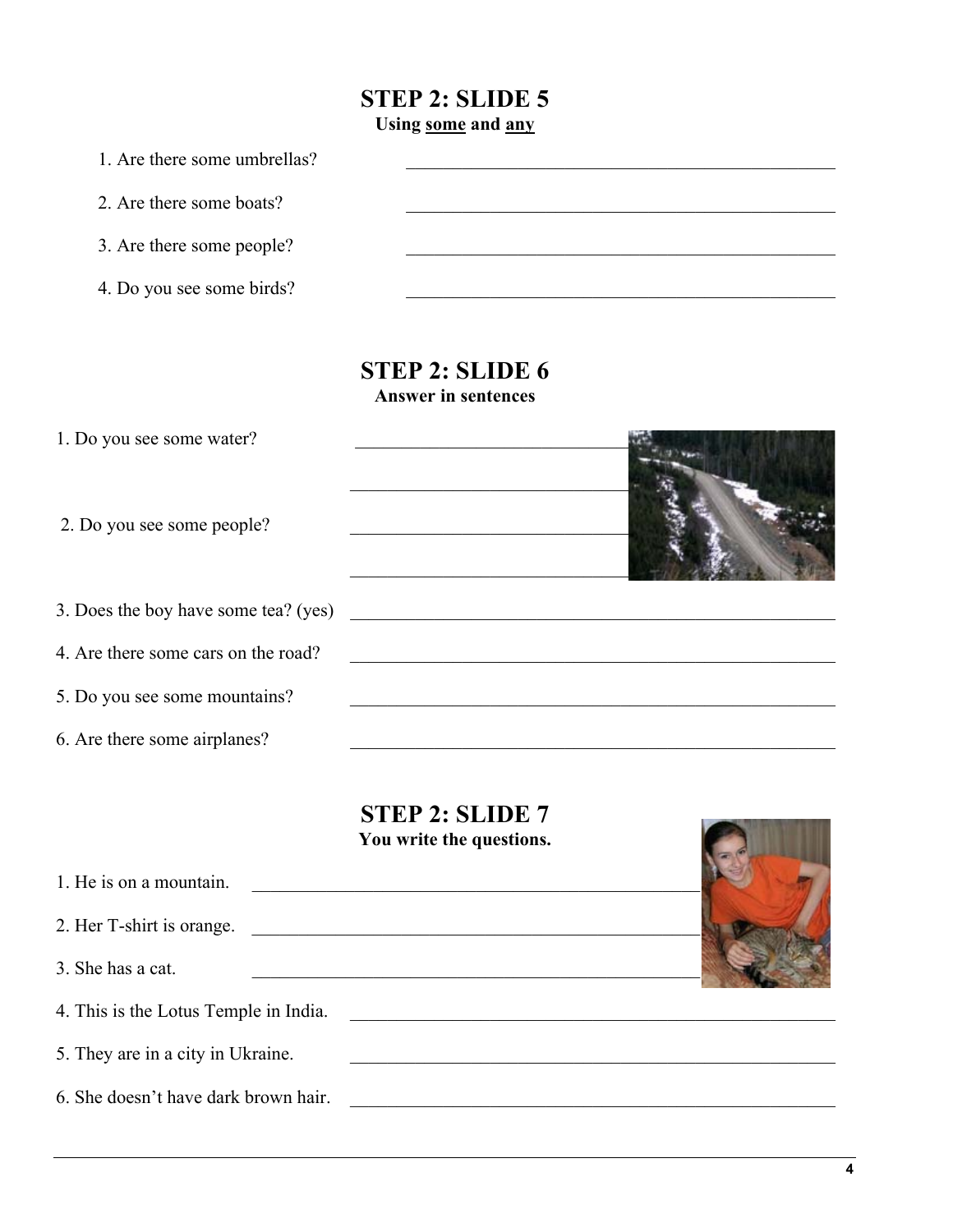### **STEP 2: SLIDE 8**

#### **Match the Meaning**

| to speak |  |
|----------|--|
| boat     |  |
| brown    |  |
| address  |  |
| to leave |  |
| paper    |  |
| sails    |  |
|          |  |

## **LEVEL 4: STEP 3 - SLIDE 2**

Add the impersonal pronoun. Додайте безособовий займенник.

1. They all help the sick \_\_\_\_\_\_\_\_\_\_\_\_\_\_\_\_\_\_\_.

2. \_\_\_\_\_\_\_\_\_\_\_\_\_\_\_\_\_\_\_\_\_ can help others.

# **STEP 3 SLIDE 3**

#### **Answer using object pronouns.**

1. Do you see Marie?

2. Do you see my dog?

3. Do you see Robert?

4. Do you have my glasses?

5. Do you have my dress?

6. Do you see Christine?

7. Do you see your family? (no)

8. Do you know Marie and Robert? (no)

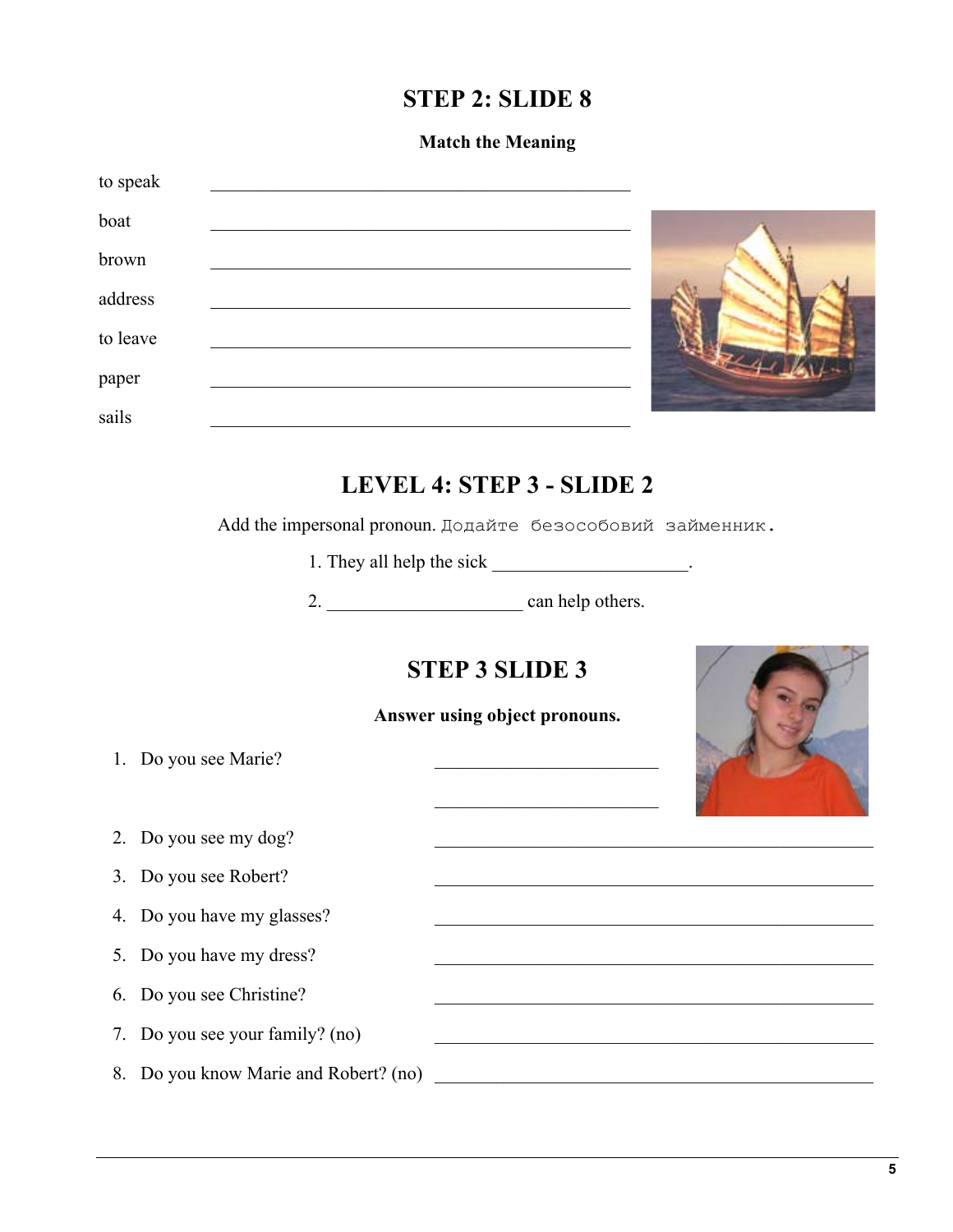# **STEP 3 SLIDE 4**

**Answer in sentences.** 

1. Is "umbrella" a singular noun?  $\mathcal{L}_\text{max} = \frac{1}{2} \sum_{i=1}^{n} \frac{1}{2} \sum_{i=1}^{n} \frac{1}{2} \sum_{i=1}^{n} \frac{1}{2} \sum_{i=1}^{n} \frac{1}{2} \sum_{i=1}^{n} \frac{1}{2} \sum_{i=1}^{n} \frac{1}{2} \sum_{i=1}^{n} \frac{1}{2} \sum_{i=1}^{n} \frac{1}{2} \sum_{i=1}^{n} \frac{1}{2} \sum_{i=1}^{n} \frac{1}{2} \sum_{i=1}^{n} \frac{1}{2} \sum_{i=1}^{n} \frac{1$ 

2. Does "address" begin with a vowel?



- 3. Is "women" a singular or plural noun? \_\_\_\_\_\_\_\_\_\_\_\_\_\_\_\_\_\_\_\_\_\_\_\_\_\_\_\_\_\_\_\_\_\_\_\_\_\_\_\_\_\_\_\_\_\_\_
	- 4. Does "orange" begin with a vowel or a consonant?
	- 5. Is "man" a plural or singular noun?

# **STEP 3 SLIDE 5**

#### **Complete the sentences.**

1. There is \_\_\_\_\_\_\_\_\_\_\_\_ church. 5. She has \_\_\_\_\_\_\_\_\_\_\_ desk.

- 
- 
- 4. They go to \_\_\_\_\_\_\_\_\_\_\_\_ small theater. 8. This is \_\_\_\_\_\_\_\_\_\_\_\_\_\_ new toy.
- 
- 2. dog, Toto, is here. 6. This is elephant.
- 3. He sees  $\frac{1}{\sqrt{3}}$  car.  $\frac{1}{\sqrt{3}}$  car.  $\frac{1}{\sqrt{3}}$  and  $\frac{1}{\sqrt{3}}$  man's name is John.
	-

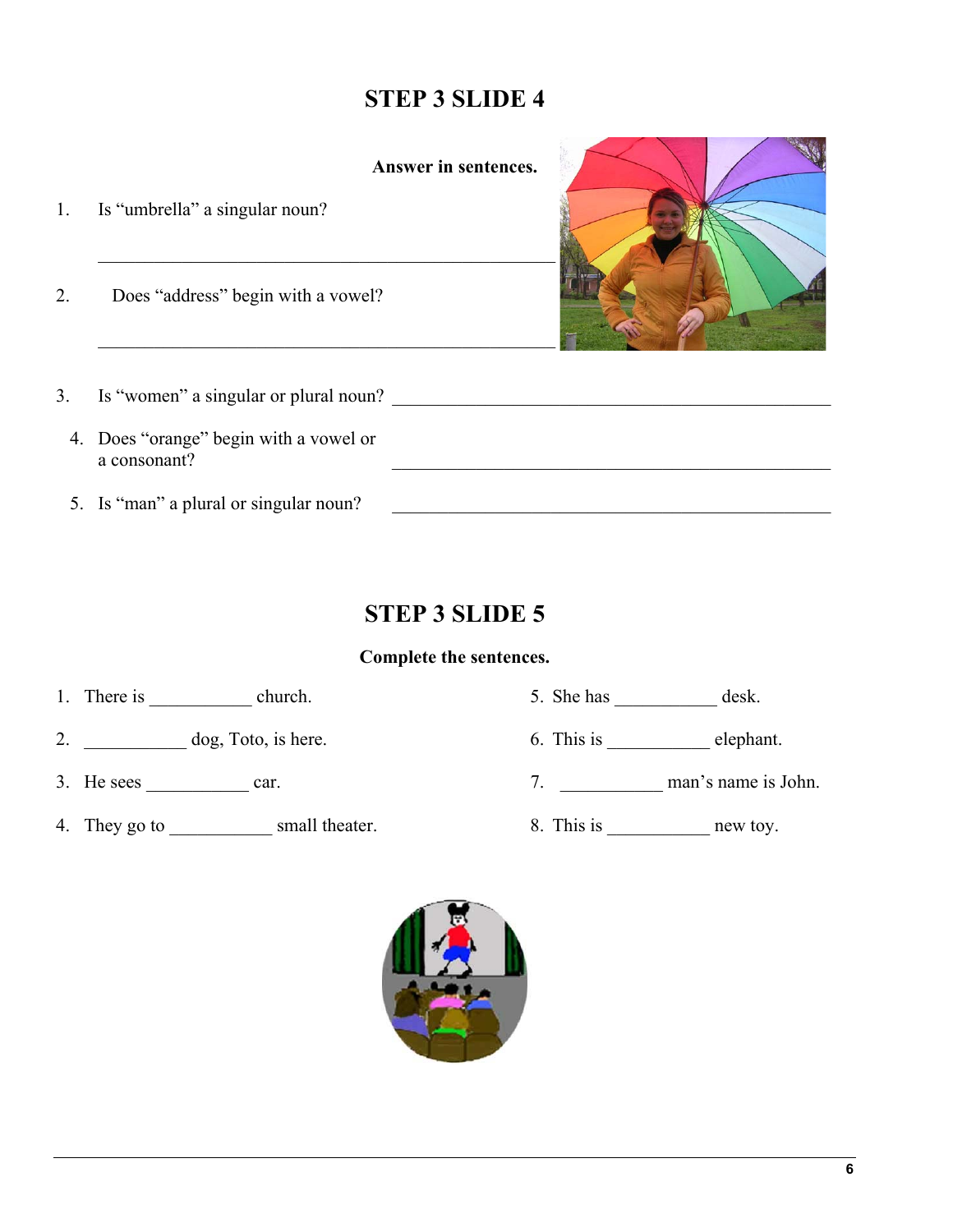# **STEP 3 SLIDE 7**

| Narrator:         | Christine and Martin look for her basketball and his football.                                                       |  |
|-------------------|----------------------------------------------------------------------------------------------------------------------|--|
| <b>Christine:</b> |                                                                                                                      |  |
| <b>Martin:</b>    | The one with the black C?                                                                                            |  |
| <b>Christine:</b> | <u> 1980 - Johann John Stein, marwolaeth a bhann an t-Amhainn an t-Amhainn an t-Amhainn an t-Amhainn an t-Amhain</u> |  |
| <b>Martin:</b>    | I don't see it.                                                                                                      |  |
| <b>Christine:</b> |                                                                                                                      |  |
| <b>Martin:</b>    | I want to find my soccer ball. It has an S.                                                                          |  |
|                   |                                                                                                                      |  |
| <b>Christine:</b> |                                                                                                                      |  |
| <b>Martin:</b>    | That's it! I have my soccer ball but you don't have your basketball.                                                 |  |

# **STEP 3 SLIDE 8**

### **Match the Meaning**

| red    | one m       |  |
|--------|-------------|--|
| one    | that is     |  |
| here's | a color     |  |
| that's | $two + wo$  |  |
| man    | $two + m$ . |  |
| men    | here is     |  |
| women  | a pronoun   |  |
| woman  | one wo      |  |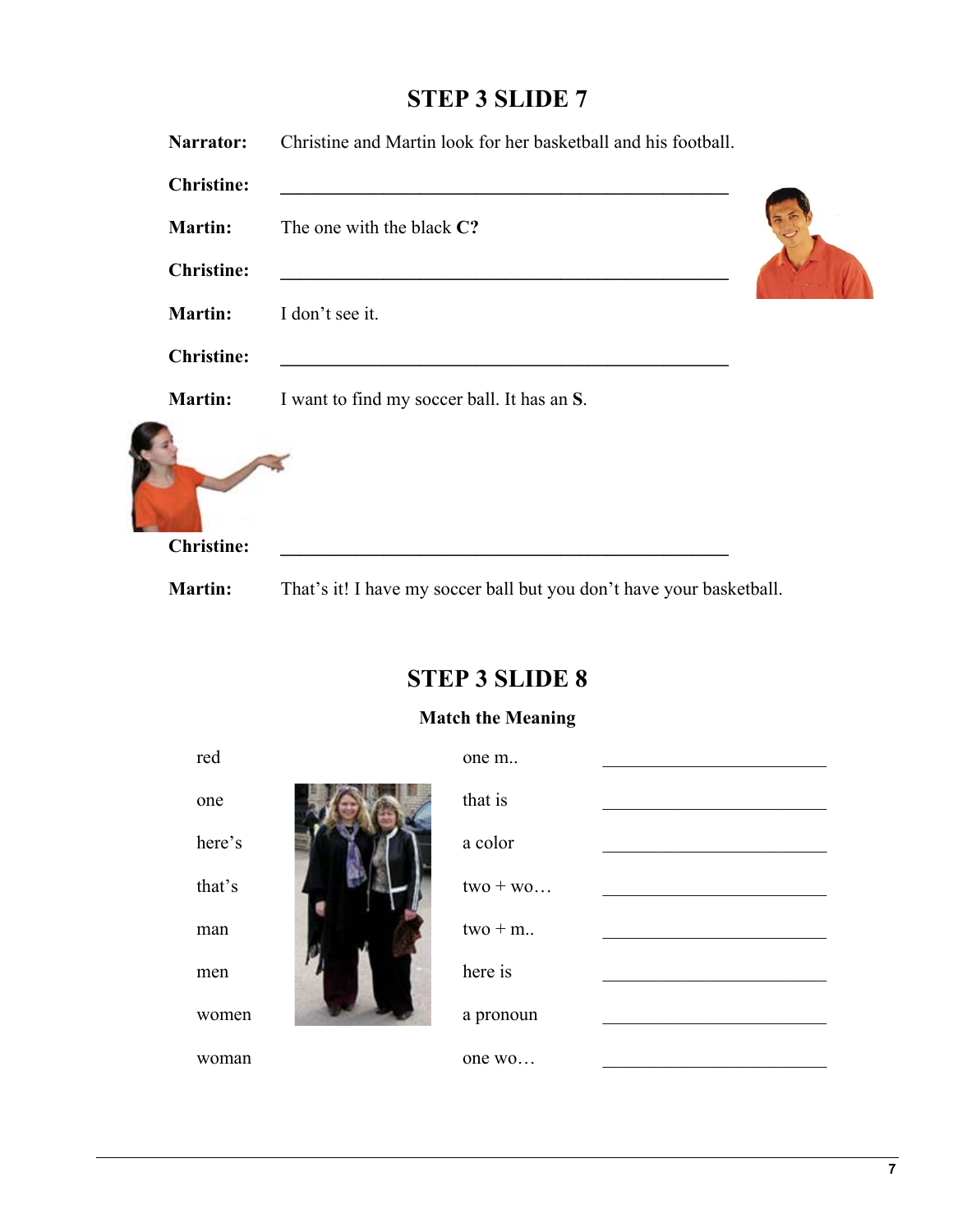## **LEVEL 4: STEP 4 - SLIDE 3**

- 1. Where do Susan and Jim buy their bicycles?
- 2. Where are the bicycle paths?
- 3. Who can they meet?
- 4. Where can they meet them?
- 5. Who gets the bicycle helmets from the house?



### **STEP 4 SLIDE 4**

1. Where do the friends want to go?

2. Who wants to get e-mail?

3. Who wants to get some coffee? \_\_\_\_\_\_\_\_\_\_\_\_\_\_\_\_\_\_\_\_\_\_\_\_\_\_\_\_\_\_\_\_\_\_\_\_\_\_\_\_\_\_\_\_\_\_\_\_\_\_\_\_\_

### **STEP 4 SLIDE 5**



## When the four friends go into the 2000 and the 2000 and 2000 and 2000 and 2000 and 2000 and 2000 and 2000 and 2000 and 2000 and 2000 and 2000 and 2000 and 2000 and 2000 and 2000 and 2000 and 2000 and 2000 and 2000 and 2000

Norman goes to a \_\_\_\_\_\_\_\_\_\_\_\_\_\_\_\_\_\_\_\_\_\_\_\_\_ to get his \_\_\_\_\_\_\_\_\_\_\_\_\_\_\_\_\_\_\_\_\_\_\_\_\_\_\_\_\_.

Olga, Jim and Susan \_\_\_\_\_\_\_\_\_\_\_\_\_\_\_\_\_\_\_\_\_\_\_\_\_ four cups of coffee and sit down at a table.

When Norman comes to the table he says that he has a \_\_\_\_\_\_\_\_\_\_\_\_\_\_\_\_\_\_\_\_\_\_\_\_\_\_\_\_

Now he can \_\_\_\_\_\_\_\_\_\_\_\_\_\_\_\_\_\_\_\_\_\_\_\_\_ English.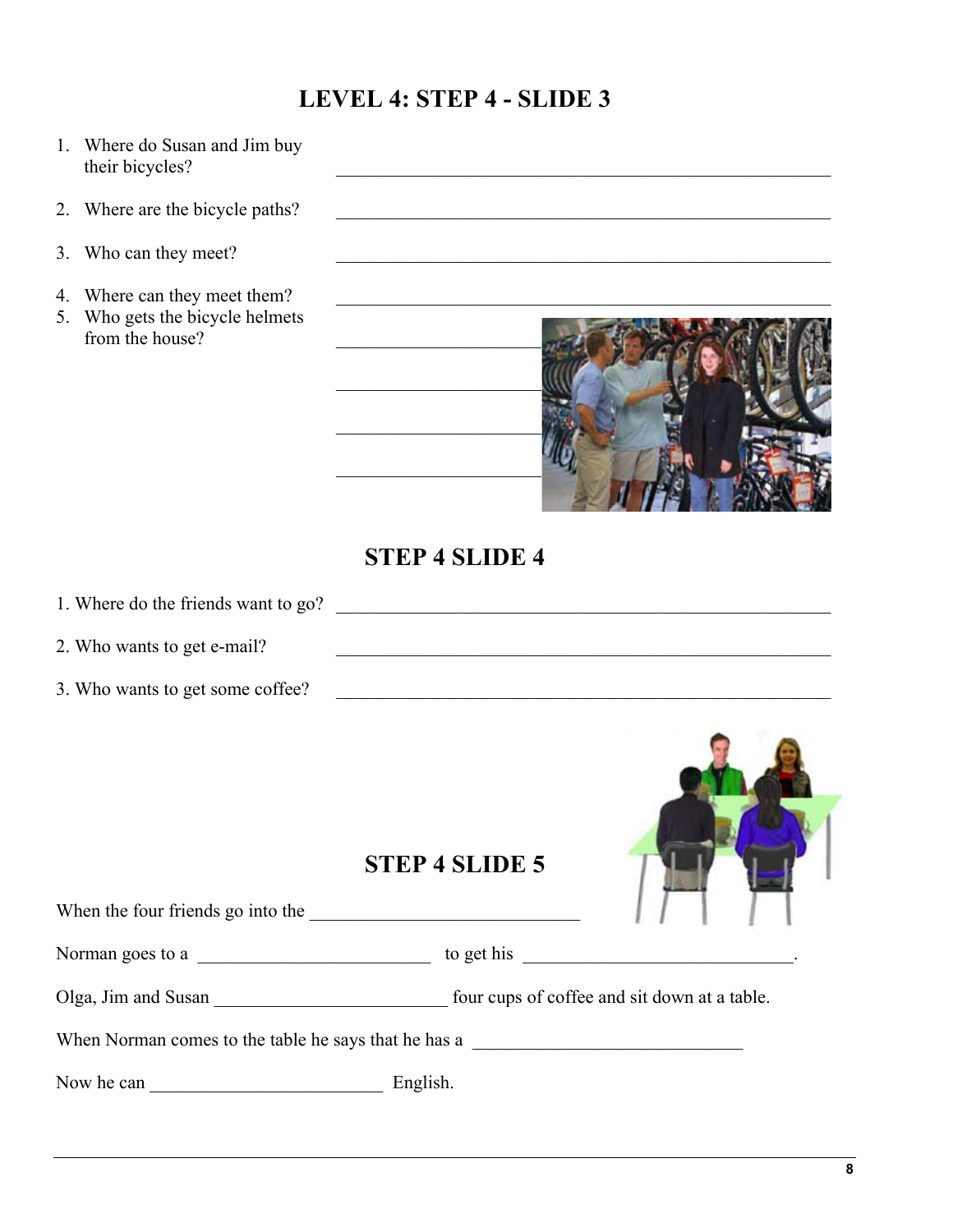# **STEP 4 SLIDE 6**



- $1.$ Do you wear blue jeans?
- Do you like to ride a bicycle?  $2.$
- Do you wear a vest?  $\overline{3}$ .
- 4. Do many people ride bicycles<br>in your country?

|       |          | <b>STEP 4 SLIDE 8</b>                                                                                                  |
|-------|----------|------------------------------------------------------------------------------------------------------------------------|
|       | to buy   |                                                                                                                        |
|       | computer |                                                                                                                        |
|       | helmet   |                                                                                                                        |
|       | store    |                                                                                                                        |
|       | job      |                                                                                                                        |
| path  |          | <u> 1989 - Johann Stein, marwolaethau (b. 1989)</u>                                                                    |
| pants |          |                                                                                                                        |
| table |          | <u> 1989 - Johann John Stoff, deutscher Stoffen und der Stoffen und der Stoffen und der Stoffen und der Stoffen un</u> |
|       |          | $\mathcal{L}(\mathcal{A})$                                                                                             |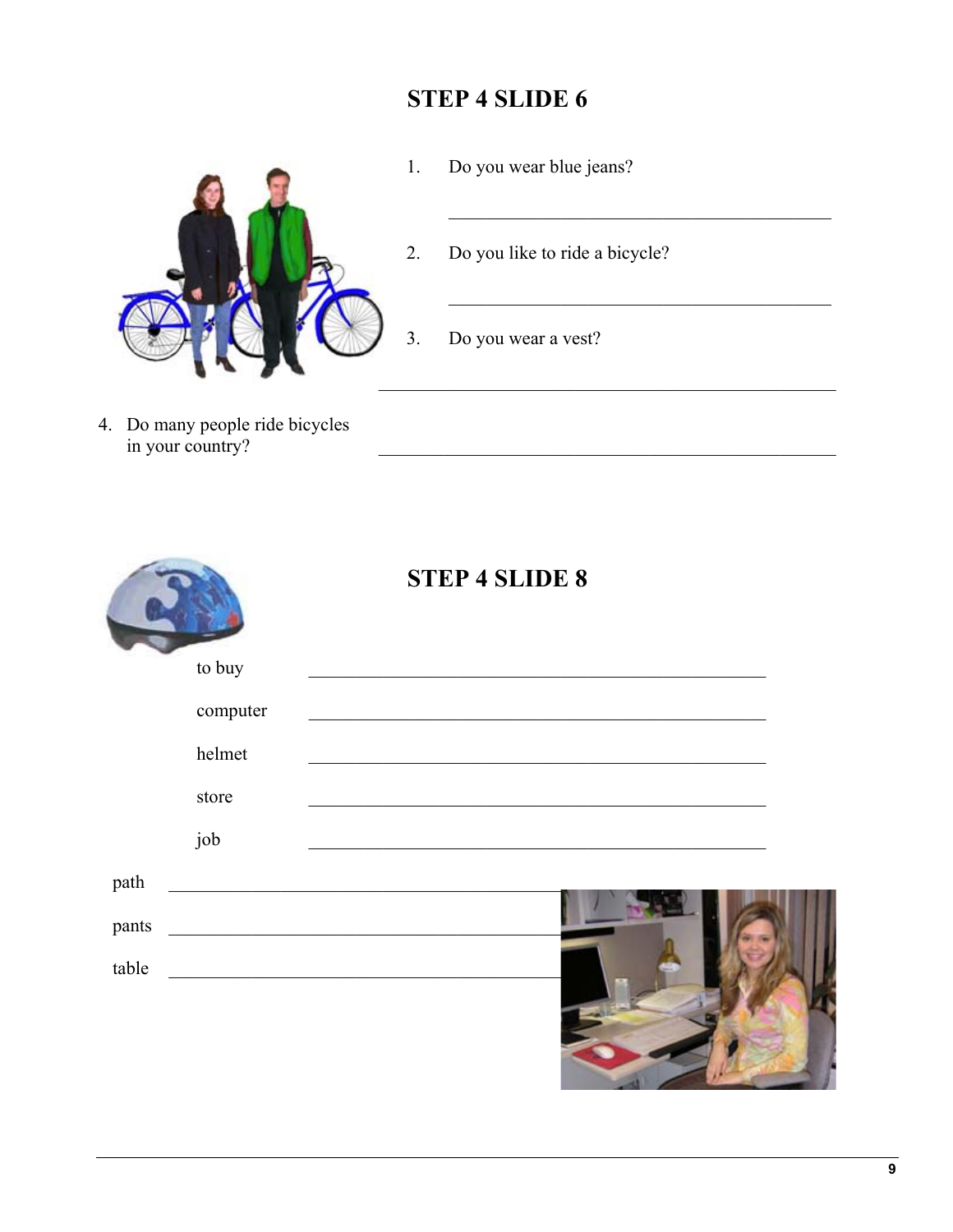# **LEVEL 4: STEP 5 - SLIDE 4**

| Narrator: | Tom and Carol study English, too.                                                                                                                                                                                              |            |                              |  |
|-----------|--------------------------------------------------------------------------------------------------------------------------------------------------------------------------------------------------------------------------------|------------|------------------------------|--|
|           | They manufactured the contract of the contract of the contract of the contract of the contract of the contract of the contract of the contract of the contract of the contract of the contract of the contract of the contract |            | their online English course. |  |
|           |                                                                                                                                                                                                                                |            |                              |  |
|           | <b>Carol:</b> When I study at home, I can do it when I have                                                                                                                                                                    |            |                              |  |
|           | <b>Tom:</b> Vladimir says he wants to study at a                                                                                                                                                                               |            |                              |  |
|           | Carol: Yes, so does Marina.                                                                                                                                                                                                    |            |                              |  |
|           | <b>Tom:</b> I want to                                                                                                                                                                                                          | with them. |                              |  |
| Carol:    | Good idea! Let's phone them.                                                                                                                                                                                                   |            |                              |  |
|           |                                                                                                                                                                                                                                |            |                              |  |

# **STEP 5 SLIDE 5**

| 1. What is Natalie's surname?  |  |
|--------------------------------|--|
| 2. What city does she live in? |  |
| 3. What is her nationality?    |  |
| 4. What is her street address? |  |
| 5. What is her postal code?    |  |

# **STEP 5 SLIDE 6**

| 1. What is Norman's middle name? |  |
|----------------------------------|--|
| 2. What is his nationality?      |  |
| 3. Who are his students?         |  |
| 4. Where is California?          |  |
| 5. What is his zip code?         |  |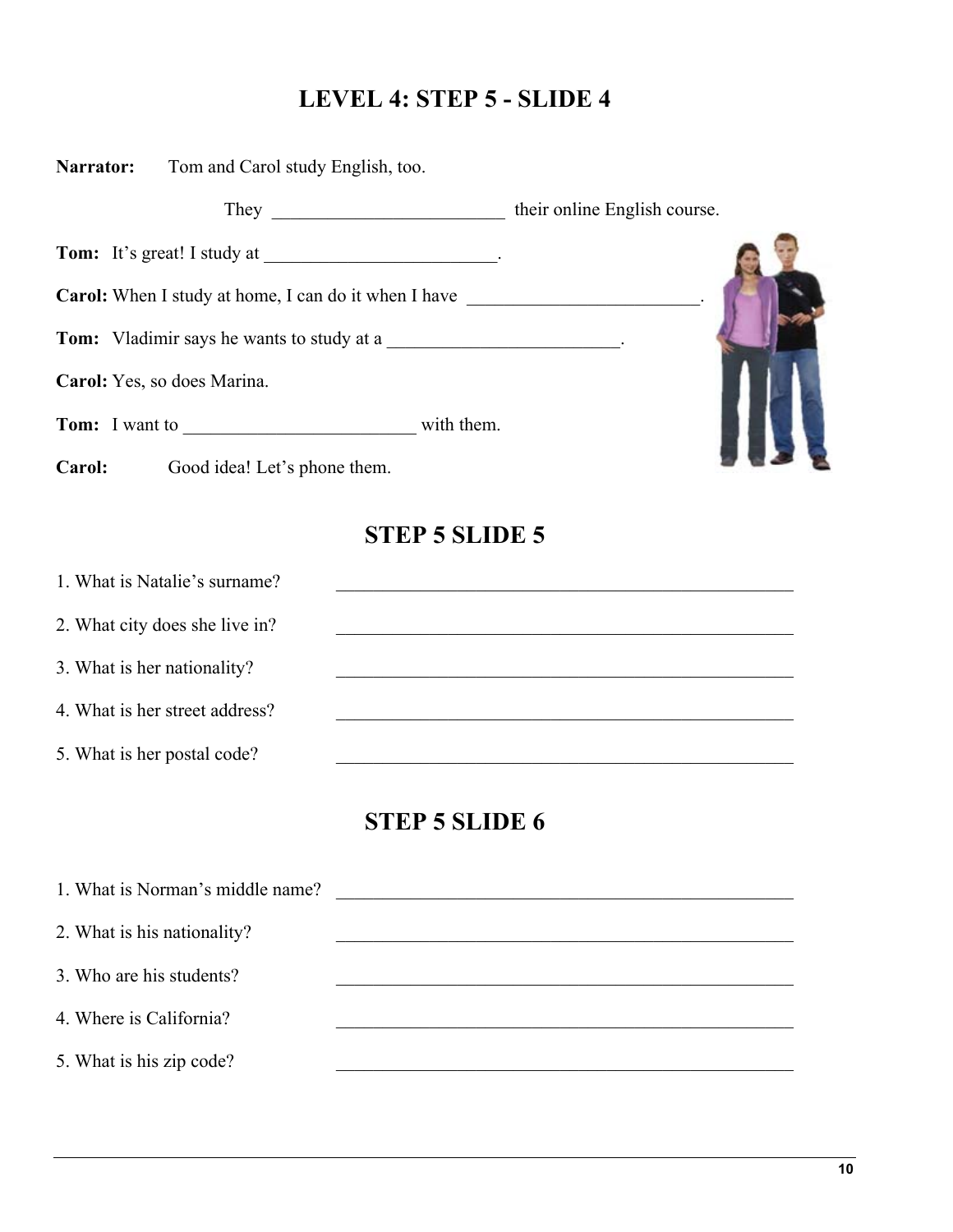# **STEP 5: SLIDE 5 CONTINUED**

**Natalie** 

**Complete the form.** Заповніть форму

| Surname: First Name: | <b>Middle Name:</b> |
|----------------------|---------------------|
|                      |                     |
|                      |                     |
|                      |                     |



٦

**Complete the form.** 

| Surname: First Name: | <b>Middle Name:</b> |
|----------------------|---------------------|
|                      |                     |
|                      |                     |
|                      |                     |

**Go to Page 13 to check your answers.** 

Перейдіть на сторінку 13, щоб перевірити свої відповіді.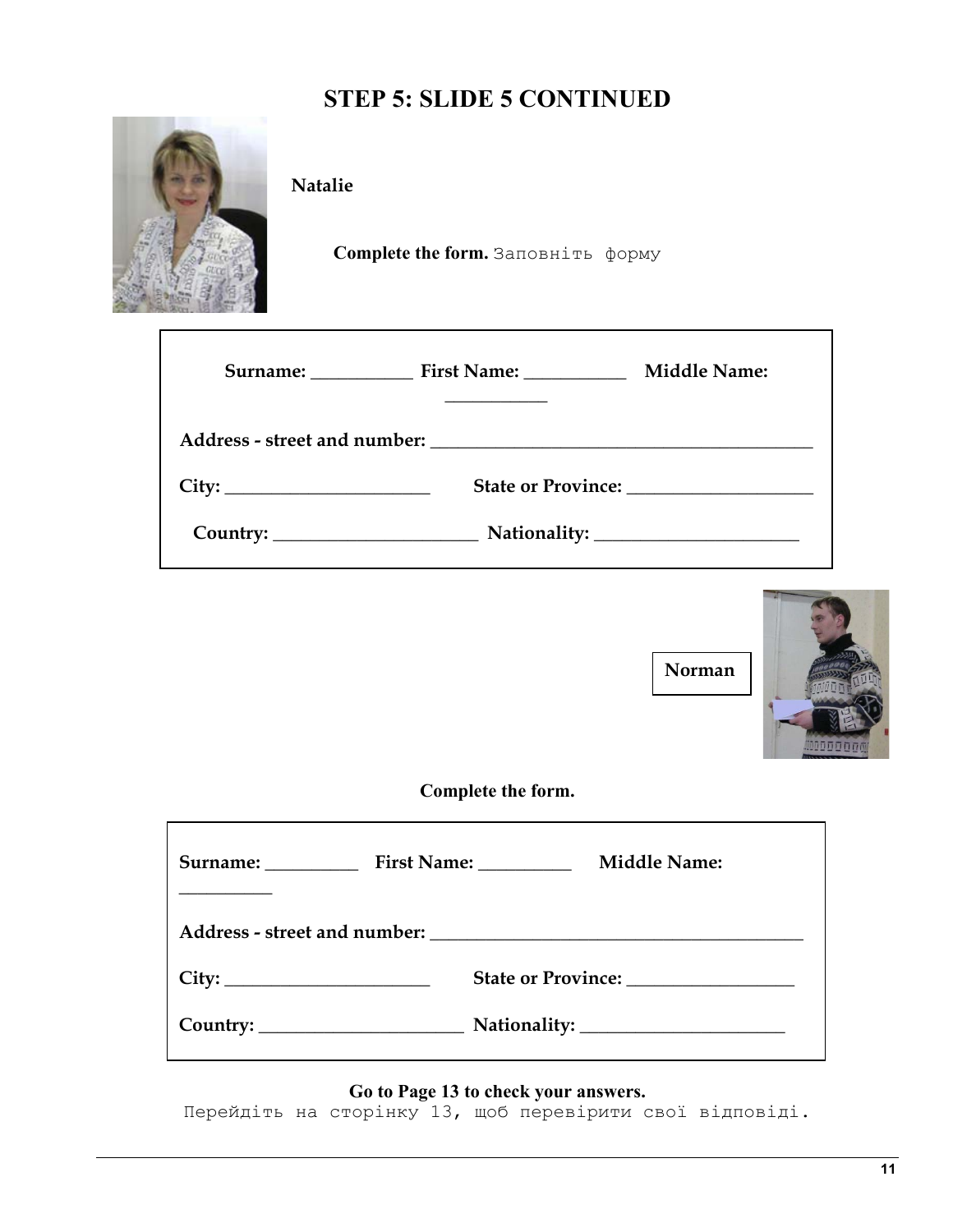## **STEP 5 SLIDE 7**



### **STEP 5 SLIDE 8**



- 1. Do you have some juice? (no)
- 2. Do you want to have some coffee?  $(no)$
- 3. Is there a computer on your desk?
- 4. Do you have some dogs?
- 5. Can you see some cats?
- 6. Is there some pizza on your desk? (no)



 $1.$ 





6.

 $\overline{4}$ .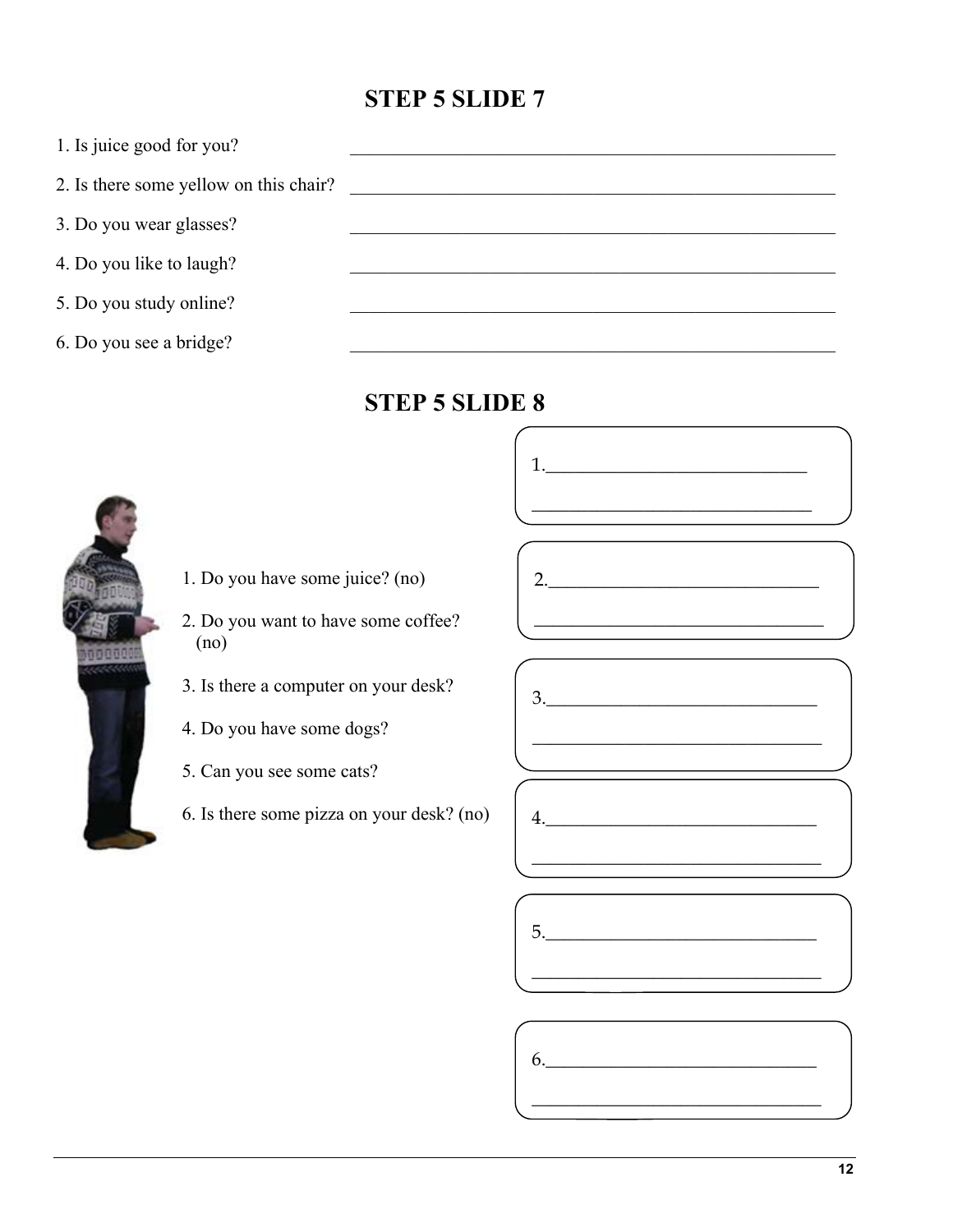#### **STEP 5 SLIDE 9**

| laugh                 |                                                                                                                       |                                            |
|-----------------------|-----------------------------------------------------------------------------------------------------------------------|--------------------------------------------|
| to shake hands        | <u> 1989 - Johann John Harry Harry Harry Harry Harry Harry Harry Harry Harry Harry Harry Harry Harry Harry Harry</u>  |                                            |
| desk                  |                                                                                                                       |                                            |
| pencil                |                                                                                                                       |                                            |
| classes               | <u>. De la provincia de la contrada de la contrada de la contrada de la contrada de la contrada de la contrada de</u> |                                            |
| conversation          |                                                                                                                       |                                            |
| to practice           | <u> 1988 - Jan James James Barbara, martxa amerikan personal (h. 1988).</u>                                           |                                            |
| address               |                                                                                                                       |                                            |
| a course              |                                                                                                                       |                                            |
| language              | <u> 1989 - Johann Stoff, amerikansk politiker (d. 1989)</u>                                                           |                                            |
|                       | <b>ANSWERS TO STEP 5 SLIDE 5</b>                                                                                      |                                            |
| <b>Surname: Munzo</b> | <b>First Name: Natalie</b>                                                                                            | <b>Middle Name: Olga</b>                   |
|                       | <b>Address - street and number: 123 Oak Street</b>                                                                    |                                            |
| <b>City: Victoria</b> |                                                                                                                       | <b>State or Province: British Columbia</b> |
|                       | <b>Country: Canada</b>                                                                                                | <b>Nationality: Canadian</b>               |
|                       | Postal Code or Zip Code: V8S 4V6                                                                                      |                                            |
|                       |                                                                                                                       |                                            |

**Surname: Wall First Name: Norman Middle Name: John**

**Address - street and number: 567 Princess Street**

**City: San Francisco State or Province: California**

**Country: United States Nationality: American**

Postal Code or Zip Code: 1356 4872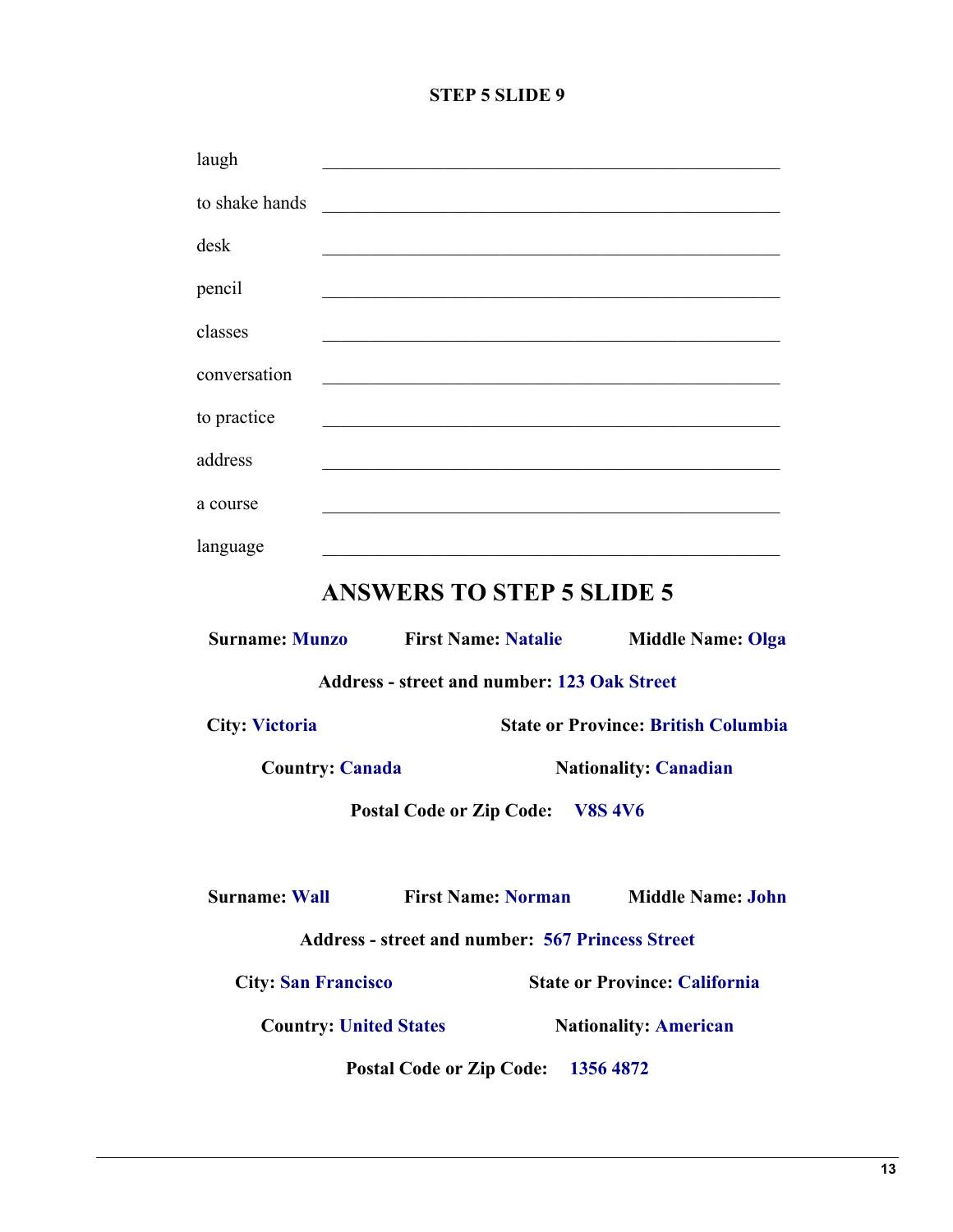# **LEVEL 4 GLOSSARY**

| <b>ENGLISH</b>              | <b>UKRAINIAN</b>  | <b>ENGLISH</b>         | <b>UKRAINIAN</b>     |
|-----------------------------|-------------------|------------------------|----------------------|
| address                     | адреса            | idea                   | ідея                 |
| any                         | будь-який         | improve (to)           | покращувати (до)     |
| auxiliary                   | допоміжний        | improved               | покращений           |
| ball                        | м'яч              | Internet Café          | Інтернет-кафе        |
| begin (to)                  | почати (до)       | into                   | $\bf{B}$             |
| began                       | почався           | job                    | робота               |
| bicycle                     | велосипед         | know (to)              | знати (щоб)          |
| big                         | великий           | knew                   | знав                 |
| blue jeans                  | сині джинси       | language               | <b>MOBY</b>          |
| boat                        | човен             | look(to)               | прагнути до)         |
| box                         | коробка           | looked                 | подивився            |
| bridge                      | міст              | look for $(to)$        | шукати (до)          |
| brown                       | коричневий        | looked for             | шукав                |
| buy (to)                    | купити (до)       | main verb              | Основний дієслово    |
| bought                      | купив             | man (singular)         | чоловік (однина)     |
| chair                       | стілець           | men (plural)           | чоловіки (множина)   |
| church                      | церква            | mountain               | гора                 |
| class                       | клас              | necklace               | намисто              |
| computer                    | комп'ютер         | need (to)              | потребую)            |
| conversation                | розмова           | needed                 | необхідний           |
| course                      | курс              | object                 | об'єкт               |
| dark                        | темний            | on                     | Ha                   |
| dictionary                  | словник           | one (pronoun)          | $ovε$ (προνουν)      |
| dish                        | блюдо             | online                 | онлайн               |
| e-mail                      | електронна пошта  | pants                  | штани                |
| $\overline{\text{evening}}$ | вечірній          | paper                  | папір                |
| form                        | форму             | path                   | ШЛЯХ                 |
| get (to)                    | дістатись до)     | pencil                 | олівець              |
| got                         | здобули           |                        | поштовий індекс      |
|                             |                   | postal code (zip code) | (поштовий індекс)    |
| glasses                     | окуляри           | practice (to)          | практикувати (до)    |
| guys (men)                  | хлопці (чоловіки) | practiced              | практикується        |
| hair                        | волосся           | present tense          | теперішній час       |
| handle                      | ручка             | read $(to)$            | читати (кому)        |
| helmet                      | шолом             | read (past tense)      | читати (минулий час) |
| help (to)                   | допомогти (до)    | red                    | червоний             |
| helped                      | допоміг           | ride (to)              | їздити (до)          |
| here's (here is)            | $ocb$ (ось)       | rode                   | їздив                |
| how                         | ЯК                | ring                   | кільце               |
| how many                    | скільки           | sail                   | вітрило              |
|                             |                   |                        |                      |

Learning English with Laughter Ltd. www.esl-curriculum.ca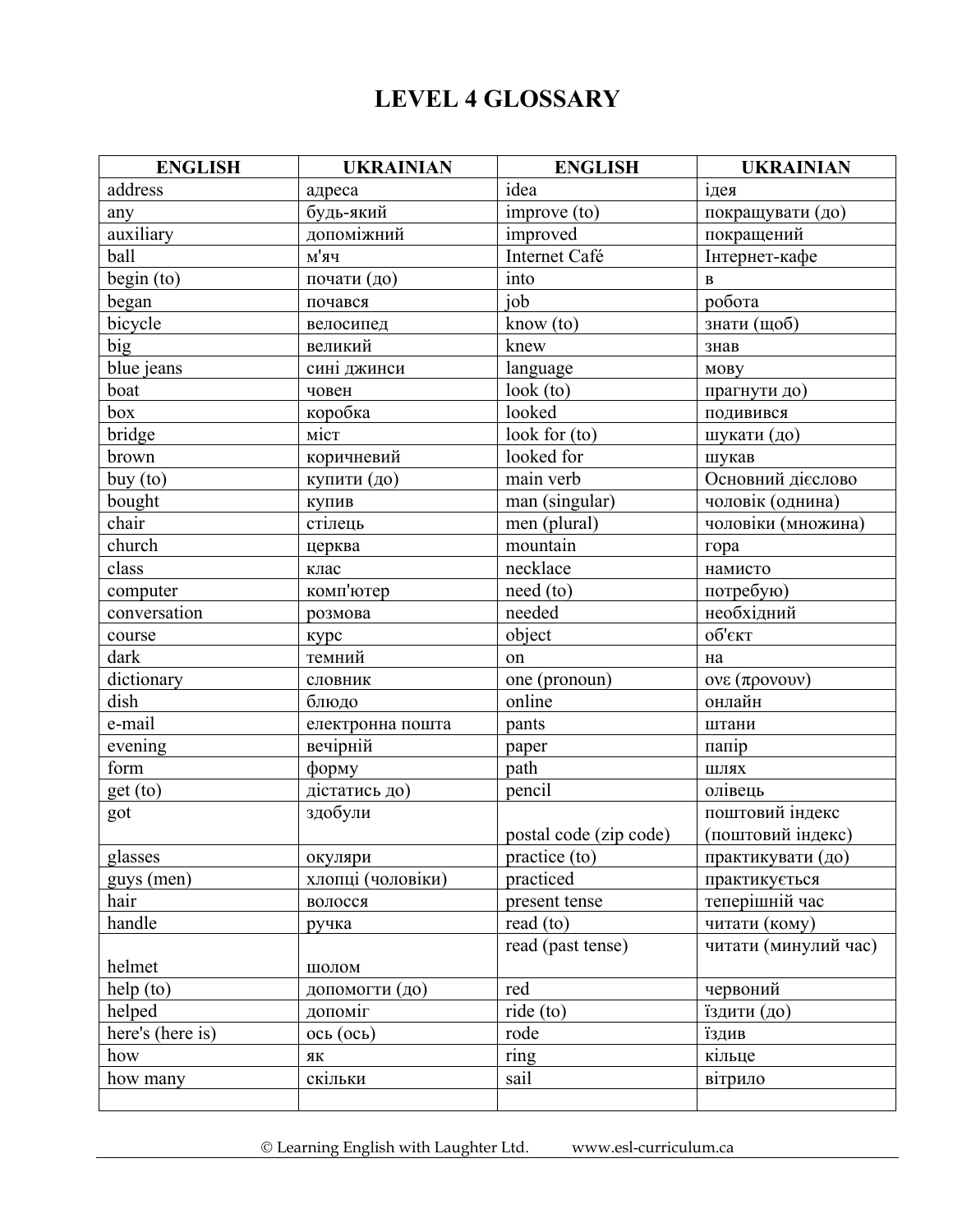# **LEVEL 4 GLOSSARY CONTINUED**

| <b>ENGLISH</b>   | <b>UKRAINIAN</b>  | <b>ENGLISH</b>   | <b>UKRAINIAN</b>   |
|------------------|-------------------|------------------|--------------------|
| see (to)         | бачити (щоб)      | there are        | там є              |
| saw              | пила              | there is         | $i$ chy $\epsilon$ |
| soccer           | футбол            | things           | peyi               |
| some             | деякі             | time             | час                |
| speak (to)       | говорити до)      | umbrella         | парасольку         |
| spoke            | говорив           | wallet           | гаманець           |
| specific         | специфічний       | watch            | дивитися           |
| spell (to)       | заклинати (до)    | which            | який               |
| spelled          | пишеться          | white            | білий              |
| store            | магазин           | woman (singular) | жінка (однина)     |
| stunt            | трюк              | women (plural)   | жінки (множина)    |
| subject          | предмет           | wonder (to)      | дивуватися (до)    |
| table            | стіл              | wondered         | дивувався          |
| talk about (to)  | говорити про (до) |                  |                    |
| talked about     | говорили про      |                  |                    |
| that             | ЩО                |                  |                    |
| that's (that is) | це (тобто)        |                  |                    |
| theater          | театр             |                  |                    |
| their            | ïx                |                  |                    |